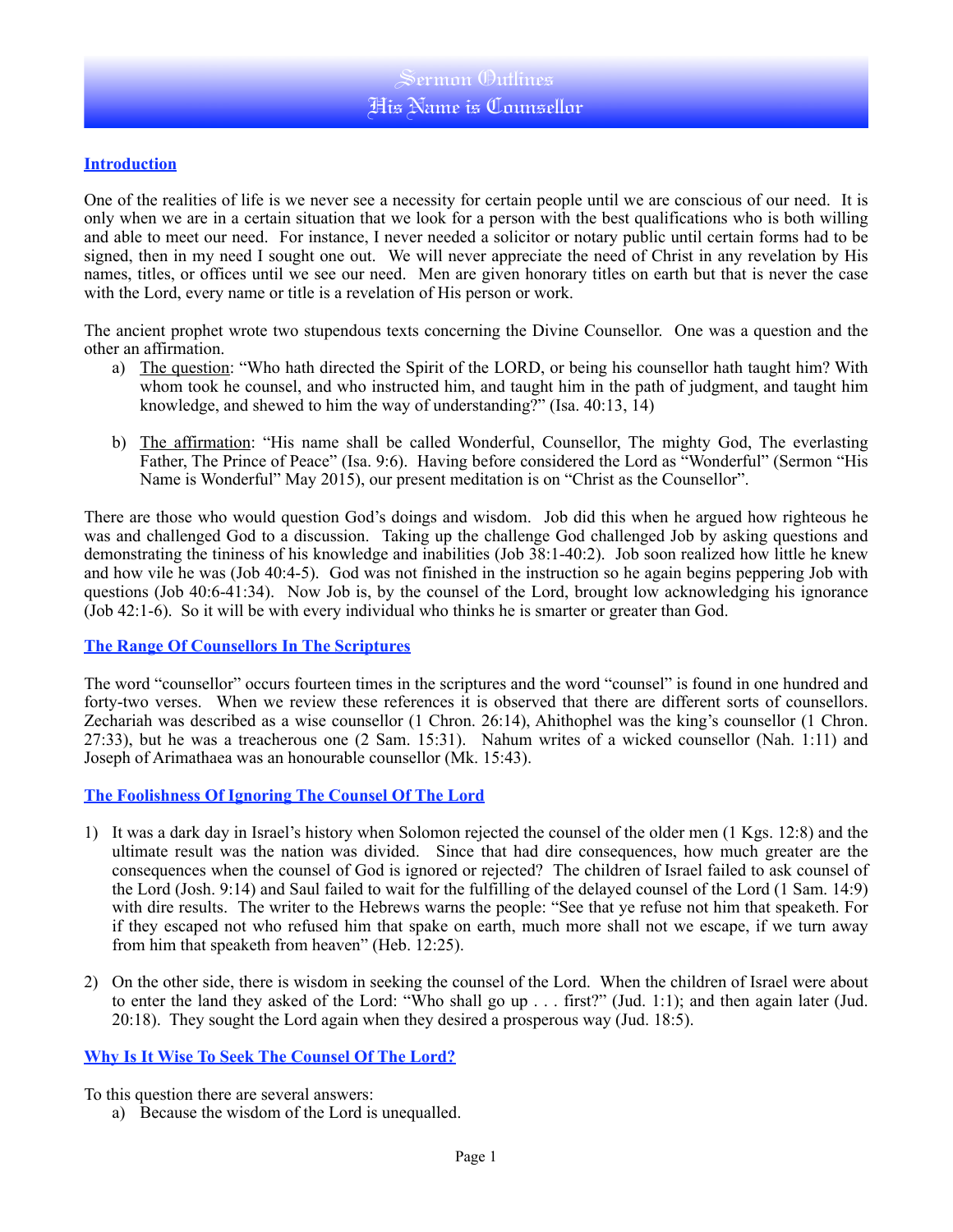# Sermon Outlines His Name is Counsellor

- i) Concerning the Lord Jesus the Holy Spirit caused to be written: "Christ; in whom are hid all the treasures of wisdom and knowledge (Col. 2:3). He is the one who knows the end from the beginning (Isa. 46:10) and who grammatically is spoken of as wisdom (Prov. 8:23-30). Because He knows everything, nothing takes Him by surprise, therefore his counsel is unchangeable (Isa.  $46:10$ ).
- b) Because the knowledge of the Lord Jesus is without limitations.
	- i) There were those situations in life when, by asking questions, the knowledge of the Lord appeared to be limited. Let it be very clear, His knowledge was never limited. Why then did He ask questions?
		- 1. To make man stop and consider truth. He will ask the woman: "Where are those thine accusers?" (Jn. 8:10) or when before Pilate He asked: "Sayest thou this thing of thyself" (Jn. 18:34).
	- ii) On the other hand, there were many who asked counsel of the Lord.
		- 1. Nicodemus asked: "How can a man be born when He is old?" (Jn. 3:4)
		- 2. The rich young ruler asked: "What shall I do to inherit eternal life?" (Lk. 18:18)
	- iii) At other times He gave His counsel.
		- 1. To the rich your ruler he said: "Then Jesus beholding him loved him, and said unto him, One thing thou lackest: go thy way, sell whatsoever thou hast, and give to the poor, and thou shalt have treasure in heaven: and come, take up the cross, and follow me." (Mk. 10:21)
		- 2. To others He will say: "Strive to enter in at the strait gate." (Lk. 13:24)
		- 3. To the churches. To the church of Laodicea He will say: "I counsel thee to buy of me gold tried in the fire, that thou mayest be rich; and white raiment, that thou mayest be clothed, and that the shame of thy nakedness do not appear; and anoint thine eyes with eyesalve, that thou mayest see." (Rev. 3:18)
- c) Because the understanding of God is without boundaries.
	- i) He did not commit himself to men for he knew all men (Jn. 2:24); He knew Lazarus was dead (Jn. 11:14); He knew the conditions of the afterlife (Lk. 16:19-31); He knew what the response would be if one rose from the dead (Lk. 16:31); He knew what the response would have been had opportunity to repent been given and the degrees of punishment (Matt. 10:14-15; 11:21-24); He knew the spiritual condition of the religious leaders (heirlings, Jn. 10:12), and the happenings in heaven when an individual is found (Lk. 15:10).
- d) Because the love of God is uncircumscribable.
	- i) This counsellor loves too much to let one of His own go astray, and that is why He gives the pledges of His heart: "I will instruct thee and teach thee in the way which thou shalt go: I will guide thee with mine eye" (Psa. 32:8). What a promise, he who loves, knows and understanding the end from the beginning pledges to instruct and guide us.

## **What Are The Qualifications For Us To Know His Counsel?**

To know the counsel of this all wise Counsellor the individual must have:

- a) The right motives to be guided by His counsel:
	- i) "For thou art my rock and my fortress; therefore for thy name's sake lead me, and guide me." (Psa. 31:3)
	- ii) "Teach me to do thy will; for thou art my God: thy spirit is good; lead me into the land of uprightness." (Psa. 143:10)
	- iii) "Lead me, O LORD, in thy righteousness . . . make thy way straight before my face." (Psa. 5:8)